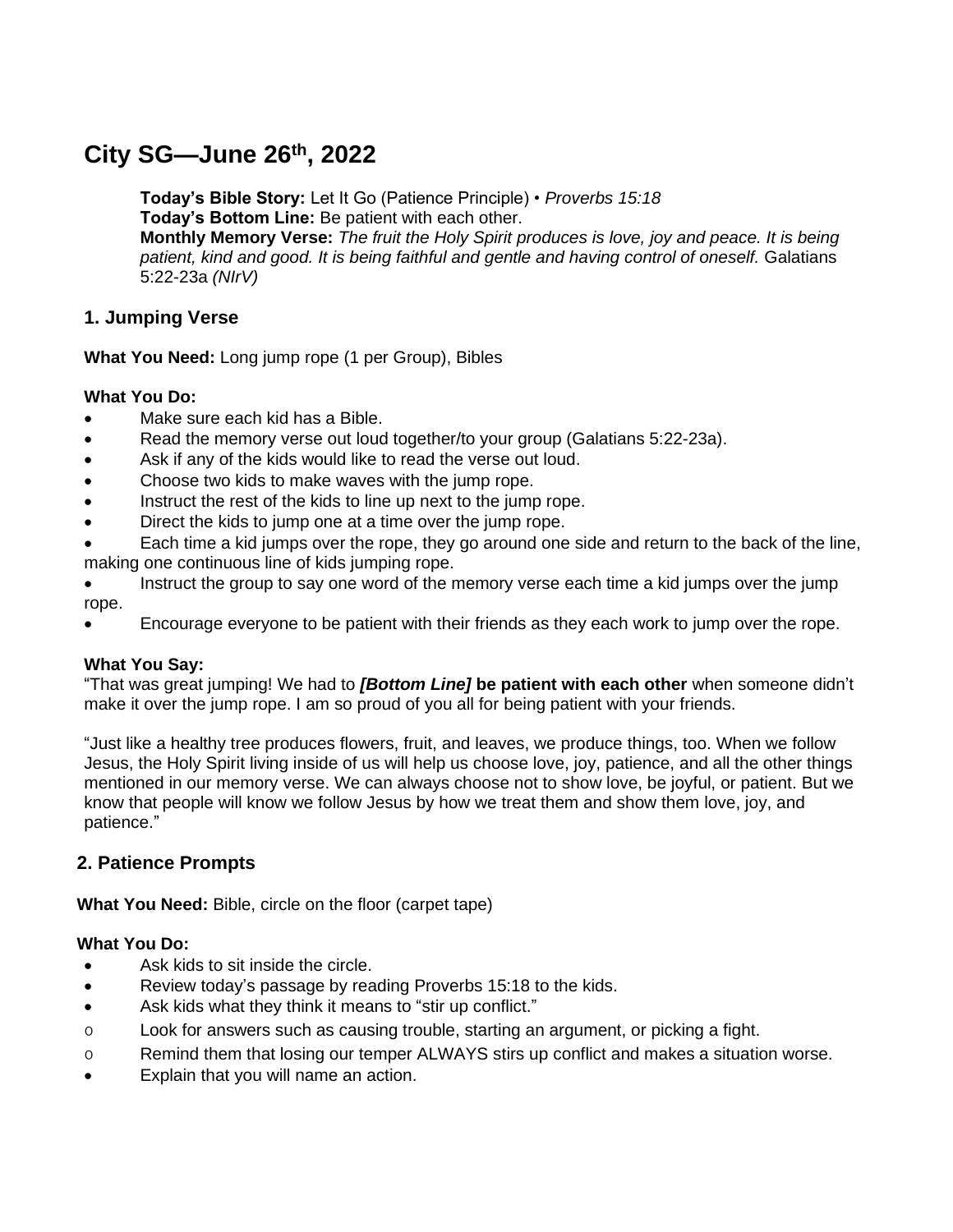- If they think the action "stirs up conflict" they should run around inside the circle as if they're spoons stirring something in a big kettle.
- After you count to five, they should freeze in place and sit down where they are.
- If they think the action you name is something that helps calm things down, they should slowly tiptoe inside the circle as you count to five, then sit down.
- Add to or alter the list below to include actions your kids can most easily identify with.
- o yelling at someone when you are mad
- o calling someone a mean name
- o giving a hug or a shoulder pat when someone is upset
- o saying you're sorry
- o shoving or hitting
- o counting to ten and taking a deep breath
- o teasing
- o thinking about what might happen if you lose your temper
- o throwing a tantrum
- o sharing
- o asking what you can do to help make things better
- o speaking with a gentle voice
- o grabbing something while another kid is still using it
- o asking God for help
- o thinking of ways to get even
- o pushing to get in front of someone
- o thinking of something nice you could do for the person you're upset with then doing it

# **What You Say:**

"You all did a great job of knowing what patience looks like. Remember that whenever you're impatient, you're stirring up conflict. You're making waves—but not in a good way. The quiet, calm actions you tiptoed to in our game are the kind of waves God wants you to make. Patience can help you avoid an argument with someone or stop it more quickly. Harsh and unkind words spoken when you are mad can really hurt someone and get you into trouble. That's why God wants you to *[Bottom Line]* **be patient with each other."**

# **3. Catch the Wave**

**What You Need:** Bible, *(optional)* smartphone

# **What You Do:**

- Ask kids to form a line by standing shoulder to shoulder then hold their arms straight out in from of them with palms facing down, like a flying Superman pose.
- Demonstrate how to dip their arms up and down like the motion of a wave. Their arms should remain extended.
- Next, show kids how to make the wave move from one end of the line to the other by taking turns dipping their arms.